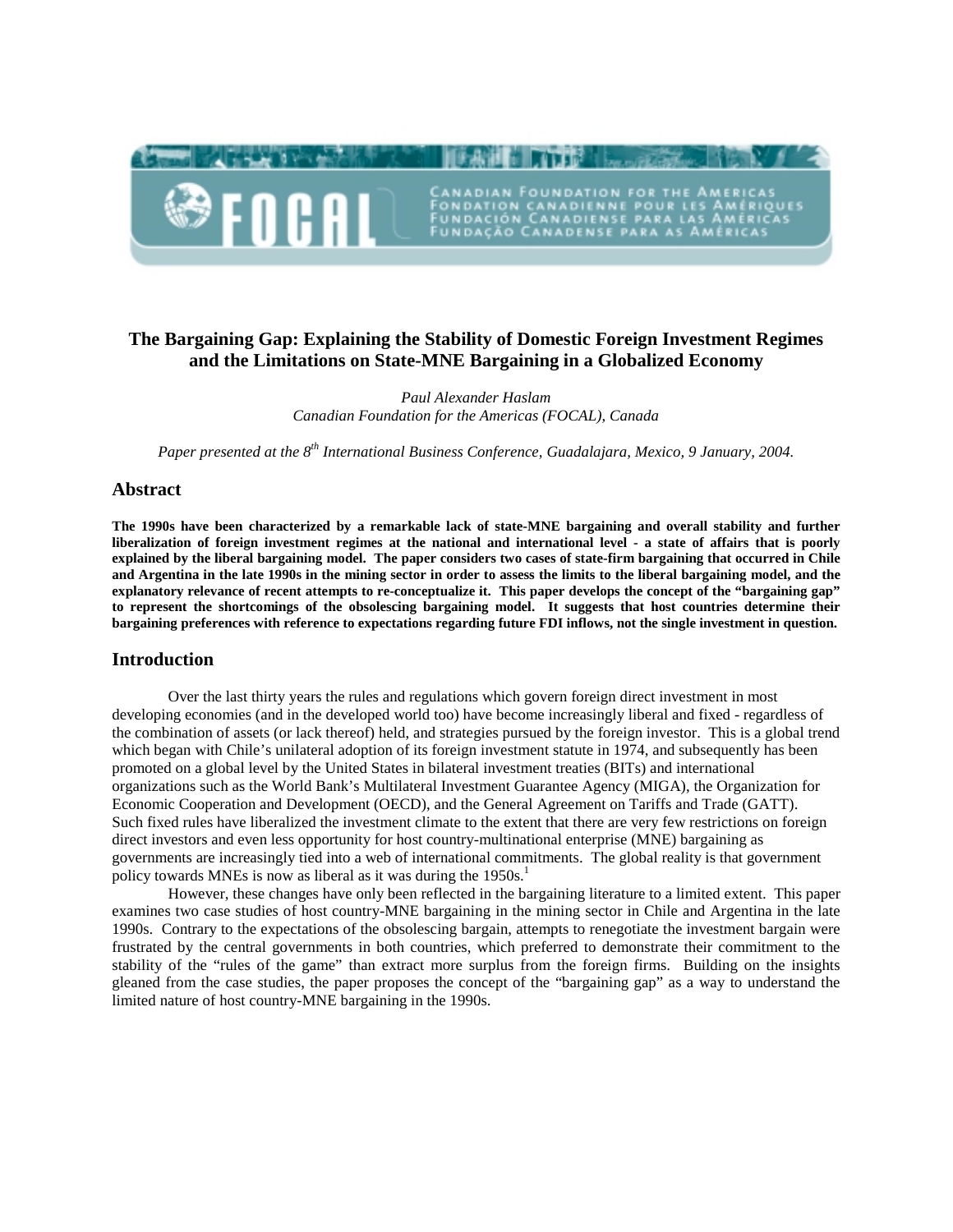### **Wither the Obsolescing Bargain?**

The liberal bargaining model pioneered by Raymond Vernon (1971) and Theodore Moran (1974) saw the inevitable conflict between the national interest of the host country and the global interests of the multinational enterprise as resulting in state-firm bargaining over the terms of investment at the entry, operational, and exit stage of the investment (how they would share the expected economic rent).<sup>2</sup>

The bargaining model assumes that there is a potential economic rent (both profits and non-tangible benefits called externalities) from any individual investment by a foreign firm. The TNC and the state determine how they will share the expected rent by bargaining over the terms of the investment. Each determines its bargaining position by assessing what it wants from the other party. Bargaining power is conferred by having some asset that the other party wants, and for which it cannot easily find a substitute. For example the firm may possess capital, technology, managerial expertise, proven access to export markets, while the state may possess human capital, internal market, or unique natural resources. The bargaining outcome that results should be a compromise based on strategy (wants) and structure (power resources and constraints) of the actors.<sup>3</sup> Moran assumed that the original bargain granting the firm access to the country would favour the firm, which received a risk and scarcity premium for its investment. With the passage of time, once the firm had sunk its investment, and the government progressively improved its ability to regulate and even run the industry, the pressures to renegotiate the investment terms in favour of the government increased.<sup>4</sup>

#### **The Resourceful Enterprise**

Since this thesis was articulated, however, there has been considerable doubt as to whether the bargaining model accurately described the state-firm relationship. There is little doubt that the original view expressed by Moran and others, that the bargain inevitably obsolesced in favour of the state could not be generalized to any industry beyond the mining sector, or the temporal period of Moran's study which ended in the early 1970s.<sup>5</sup> A series of studies conducted in the 1980s showed that MNEs were particularly innovative in avoiding attempts to renegotiate the original investment bargain.<sup>6</sup> Manufacturing firms, in particular, had a greater range of policy options than extractive industries when faced with government pressure, including manufacturing new products, adding more value, incorporating more technology and even changing the product.<sup>7</sup> Furthermore, firms could avoid an effective loss of control, even if forced to become minority shareholders, through a variety of strategies, including retaining control of strategic functions of the firm.<sup>8</sup> The formation of alliances or links with domestic business groups and government departments or elites could also be an important source of defensive power.<sup>9</sup>

The empirical evidence from the 1990s has further undermined the claims of the liberal bargaining model – the decade was characterized by a remarkable lack of state-MNE bargaining and the further liberalization of foreign investment rules. One the one hand, new research has proven that the period of expropriations was limited both in time and geographically. The "mass" expropriations, which had characterized the 1960s and 1970s, were in fact limited to a small number of regimes (28) and by the 1990s it was possible to claim, without hyperbole, that expropriation was no longer a serious threat to the multinational enterprise.10 The United Nations *World Development Report* confirmed these observations in its overview of trends in foreign direct investment legislation. Of the 1035 regulatory changes to national legislation governing FDI that occurred between 1991 and 1999 only 5.9% were in the direction of greater restriction on foreign investment.<sup>11</sup> The signing of bilateral investment treaties between countries in the 1990s (96 countries signed BITs in 1999 alone) also extended the legal protection enjoyed by MNEs.<sup>12</sup>

#### **To Bargain or Not to Bargain?**

The change in state-firm relations and decline in the relevance of the liberal bargaining model has been addressed in the literature through what may be categorized as three major currents which, in terms of their approach to bargaining in state-firm interactions, may be categorized as asserting the irrelevance of bargaining; the displacement of bargaining; and the maximization of bargaining power.

Many theorists assert that bargaining no longer defines the MNE-host country relationship, and that the (relative) *irrelevance of bargaining* is reflected in a shift from a conflictive relationship to a more cooperative one.13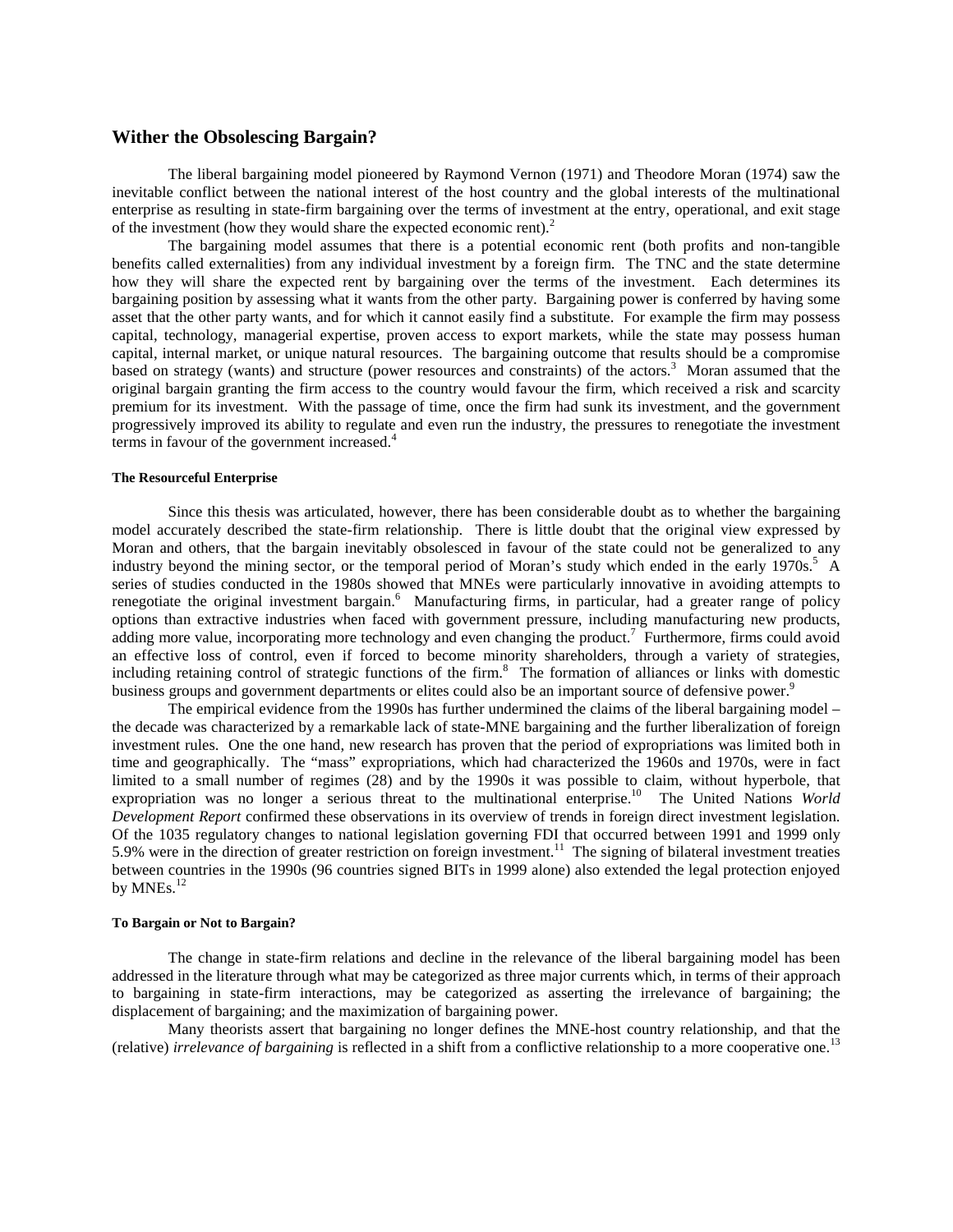Governments and firms are viewed as increasingly interdependent in realizing wealth and competitiveness in the global marketplace.  $14$  Recent research has also demonstrated that reducing the restrictions on MNEs can help better integrate them into the global competitive strategy of their parent companies. When this occurs, local subsidiaries are more likely to employ the latest technology and managerial techniques – which have greater spillover effects on the local economy.15 The central argument is that the strategy of both the the government, has changed since the era of "mass expropriations." Edward Safarian writes, "The key to the new [liberal] approach to TNCs [MNEs] is that policy on FDI and policy on endogenous growth have converged. TNCs are regarded as central to the creation and diffusion of knowledge, within and between firms, and in cooperation with Governments."<sup>16</sup> That is to say that firms have shifted from resource and domestic-market seeking strategies – contentious with nationalists everywhere - to efficiency (or strategic-asset seeking) strategies, at the same time that countries have rejected the importsubstitution model in favour of a more liberal and export-oriented approach.<sup>17</sup>

Secondly, the apparent absence of state-firm bargaining in the 1990s may be due to *displacement of bargaining* to other arenas. Ravi Ramamurti argues for a "two-tier" model that takes account of the bargaining which occurs between states in the bilateral and multilateral arena. He suggests that state-state bargaining shapes international investment regimes in such a way that it limits the range of state-firm bargaining options. In this conceptualization, strong states (in the international system) enhance the bargaining power of their firms everywhere.<sup>18</sup> It is true that the aggressive promotion of liberal international rules on foreign direct investment by the United States, and such dominant international agencies as the the IMF, WTO, World Bank's Multilateral Investment Guarantee Agency (MIGA), and the would-be Multilateral Agreement on Investment (MAI), has been accompanied by the adoption of such rules by developing countries.<sup>19</sup>

Furthermore, while national investment rules may be stable, there still exists considerable flexibility in some other areas. Privatization frameworks may be separate from FDI legislation and can demand the fulfilment of specific obligations which vary according to the firm being privatized.<sup>20</sup> In addition, the wave of foreign investment in public services since the mid-1980s has meant the government must play a larger regulatory role than when these industries were state-owned firms. Regulation also offers the possibility of significant discretion (and therefore bargaining) over key issues such as pricing policy.<sup>21</sup> Likewise, other areas of legitimate governmental intervention, such as labour legislation, tariff rates, R&D policy, and subsidies may also be bargaining opportunities.

The third approach explains the failure of bargains to obsolesce through the *dominant bargaining power* of the MNE. In this scenario, either the MNE enjoys greater power resources than the state, or there are constraints which limit the state's ability to act, or both. In mining and other extractive industries, for example, MNEs have reduced the likelihood of obsolescence through project financing their investments and using "prominent victims" such as international banks or multilateral institutions as financial contributors or guarantors. In such cases, expropriation of property, or renegotiation of contracts would be a "crime" not only against the particular firm involved, but also heavy hitting backers such as the World Bank's International Finance Corporation.<sup>22</sup> The use of cross-fault provisions in project financing mean that a host-country default on a IFC loan or guarantee could put other World Bank disbursements at risk, as well as a loss of reputation in other institutions which share directors with the IFC. $^{23}$ 

Certain structural characteristics of the TNC organization and its particular insertion in the host country economy also strengthen the power of the firm relative to the state. It is a unique source of high technology and knowledge. Global integration of activities may mean that any given investment is an insignificant part of the TNC's overall structure. Production for export may make the firm more "footloose" and willing to close its operations if the terms of its investment are revised. At the same time the host-country is subject to an expanding web of commitments at the international level, which constrain its domestic actions. As a signatory to sovereignty limiting treaties such as the WTO and MIGA it must abide by certain rules regarding foreign investment. If it runs a deficit which requires stand-by loans, or seeks to renegotiate outstanding debts with creditor banks and countries, it must abide by IMF conditionality. Interestingly, much of the anti-globalization movement, arguing that the state is increasingly hostage to international capital in the era of globalization, accords with this position.

### **A Tale of Two Bargains**

 The limits on state-firm bargaining in a context of globalization, and the explanatory relevance of the approaches identified above will be examined through a comparative study of the obsolescing bargain in the mining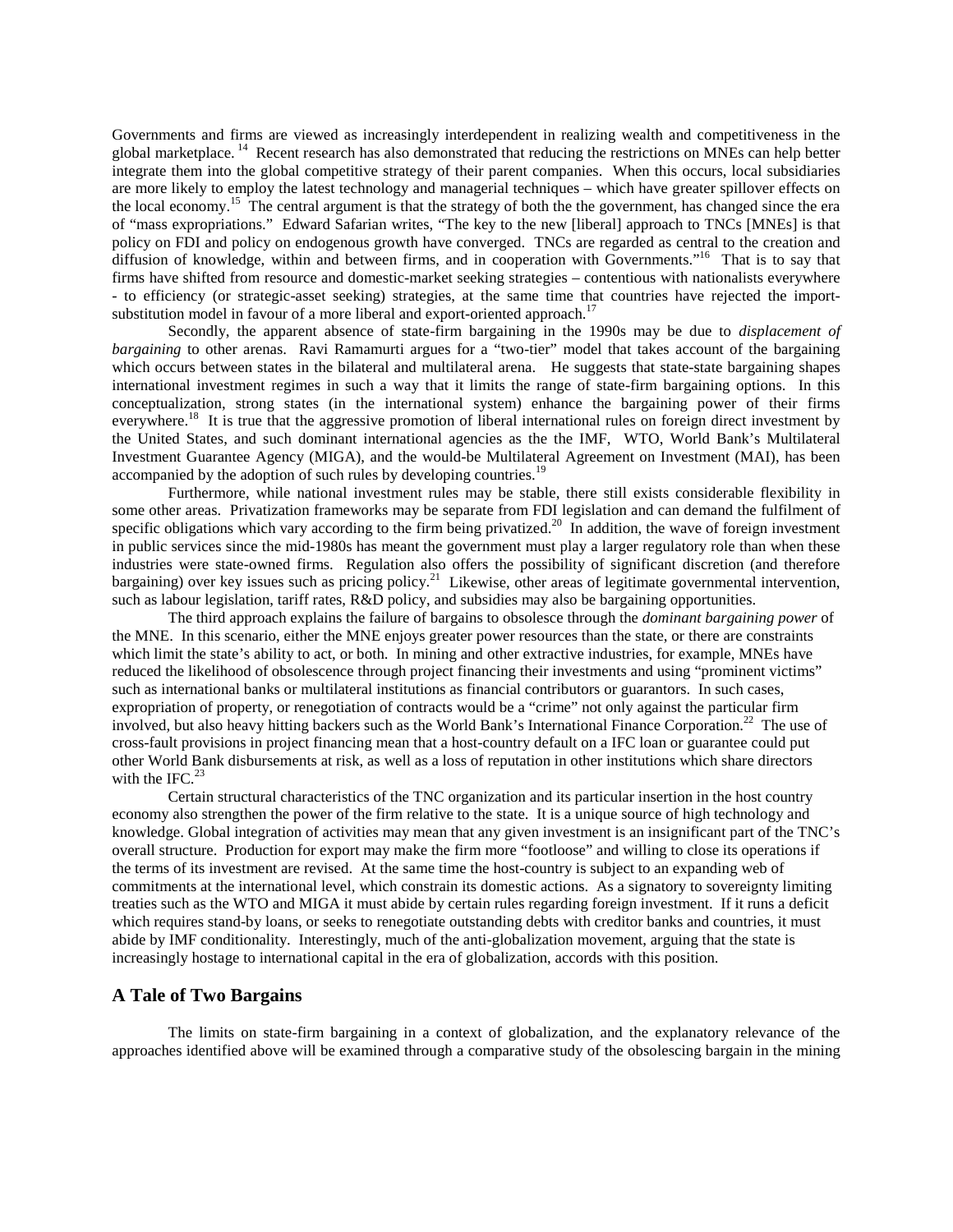sector in Chile and Argentina in the late 1990s. The mining sector, a long-standing nationalist lightning rod with enormous sunk investments has, since the early work of Theodore Moran, been considered the paradigmatic example of the obsolescing bargain. Mining, and natural resource extraction for export in general, is also likely to be least sensitive to many of the factors identified above as limiting the bargaining power of the state. As the sector in which, according to theory, the obsolescing bargain is most likely to continue to exist, it is an ideal empirical test of its continued relevance.

With the advent of the military governments in 1973 and 1976 in Chile and Argentina, came newly liberalized foreign investment rules. Both Chile's DL600 and Argentina's Law 21, 382 have set the basic rules for foreign direct investment up until the present day. Although the Argentine legislation went through some modifications in the 1980s and 1990s, the stability of Chile's legislation has been unrivalled in the world. It has frozen the rules and regulations regarding foreign investment in Chile for over 26 years. Such fixed rules have liberalized the investment climate to the extent that there are very few restrictions on FDI and fewer opportunities for bargaining. This is even true in mining, which has been the classic example of the obsolescing bargain in statefirm relations.

 Nonetheless, there have been occasional attempts to challenge the existing division of economic rent between the state and multinational mining companies. This section discusses two of these attempts: the 1997 tax reform proposal in Chile; and the 1997-2000 royalty dispute between Minera Alumbrera and the provincial government of Catamarca in Argentina. In both cases, renegotiation of the original bargain failed despite an objective increase in the bargaining power of the state since the original contracts were signed. The principal reason in the two countries, was the state's fear of damaging its reputation by changing the "rules of the game."

#### **The Villarzú Tax Reform Proposal**

In late 1997, in Chile, there were some indications that the ruling *Concertación* government intended to renegotiate the terms of its investment bargain with foreign firms in the mining sector. The initiative originated with a respected member of the government. In October of 1997, former president of the state-owned copper company, CODELCO, and then Secretary to the President (the second ranked position in the government), Juan Villarzú proposed that a special tax be levied on the "exploitation of non-renewable resources" in Chile.<sup>24 This</sup> initiative, known as the Villarzú proposal, was a response to a popularly held view that the foreign mining companies operating in the country were not paying sufficient tax on profits to the government. The government's interest in pursuing this matter was later confirmed by the then-Minister of Mining César Díaz Muñoz. Villarzú broached the subject once again in February of 1998 while attending the World Economic Forum in Davos, Switzerland. Nonetheless, the contours of the legislation remained fairly vague, and the government only committed itself to conduct a study into the implications of a new tax, which included an assessment of some of the means used by mining companies to reduce their tax burden (accelerated depreciation, and use of the mining claim fees – *patente*as a credit against taxes).<sup>25</sup> The proposed tax was to be applied only to new investments in Chile, not firms which had already established operations.

 The debate around the Villarzú proposal was more than a debate about the suitability or legitimacy of certain kinds of taxes on the mining sector. At its core, it was about the nature of the foreign investment strategy. Was it necessary to channel FDI through instruments such as extra taxes, in order to increase the contribution of mining to economic development (as was believed in Chile prior to the dictatorship)? Or was it more important to establish the basic legal conditions to attract foreign investment? Party for Democracy (PPD) Senator, Sergio Bitar underlined this problem in a debate on the subject organized by the local mining magazine, *Minería Chilena*: "It will be difficult to repeat this mining boom, so the question is how do we transform mining into a lever for economic development which goes further."<sup>26</sup> Although some industry leaders recognized the need to increase the contribution of mining to development, mining executives as a whole unambiguously decried the government initiative as uninformed, discriminatory and negative for the industry. Hernán Hochschild, President of the National Mining Society (SONAMI), the association representing privately-owned mining companies, characterized the Villarú proposal as "the most negative fact of the decade for SONAMI."<sup>27</sup>

 As previously indicated, the logic behind the Villarzú proposal was the need to compensate for the supposed failure of foreign firms to pay profits taxes to the government. This argument emphasized the contribution of state-owned CODELCO to national development, and simultaneously cast great doubt on the current and future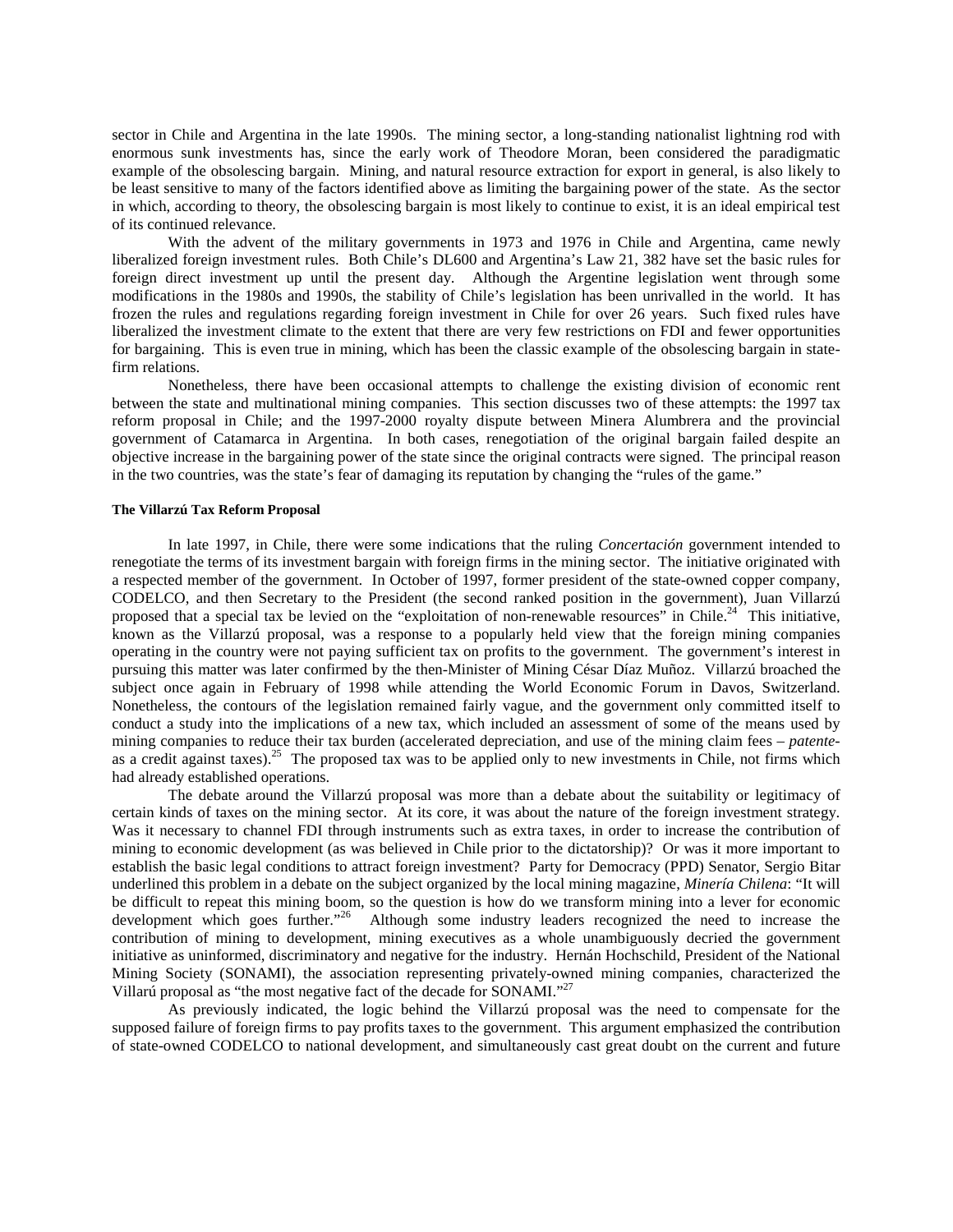contributions of the private mining industry. In the mid 1990s, CODELCO was contributing more than \$US 1000 million per year to the national treasury, while the private sector contributed much less, approximately \$US 300-350 million (despite producing almost twice as much mineral).<sup>28</sup>

 The mining sector, due to its historical importance in the Chilean economy, and the staggering sums of money invested in the country, had attracted much nationalist attention, and criticism for not meeting the developmental needs of the country. Examples such as Exxon=s Disputada de Las Condes, widely understood in media, government and business circles as not having reported profits in a single year between its initial investment in 1978 and 1998 fuelled this resentment.<sup>29</sup> Suspicion of foreign firms was also enhanced by the failure of most TNCs to publish their annual financial results. Most mining firms in Chile were not publicly listed companies, and consequently were not required to make their finances public. Mining executives tended to view this criticism as the result of misunderstanding the nature of the industry. One mining executive put it this way,

This industry is not as high margin as people think, but it moves massive amounts of money... Everything is enormous, contracts, etc, and that mesmerizes people, they forget how much you invest, and that sometimes copper is at \$1.20 and sometimes 70 $\varphi$ , which makes a big difference on the return.<sup>30</sup>

 The Villarzú proposal faced an immediate reaction the mining sector. Representatives from the largest companies organized a powerful lobby group with the assistance of Senator Ignacio Pérez Walker, a member of the congressional Mining Commission and the right-wing party, Renovación Nacional (RN). A three-pronged strategy was designed in which separate efforts targeted the internal fractures between the parties composing the governing *Concertación* including Ricardo Lagos, leader of the Party for Democracy (PPD); the highest ranking members of the Christian Democrats including the Minister of Economy Eduardo Aninat and then-President Eduardo Frei; and consensus was sought among mining firms and the regional centres of mining activity. Mining firms also agreed among themselves (once checking that the numbers supported their argument) to open their accounts to public scrutiny. This was a key element in making the technical argument that extra taxes were unnecessary and inadvisable. The lobbying effort culminated in a personal meeting between Ignacio Pérez Walker and President Eduardo Frei on December 29, 1998.<sup>31</sup>

 The Villarzú proposal was opposed by all the mining executives interviewed for this study on 2 bases: a technical argument, that payment of the profits tax had only been differed until amortization payments were completed; and secondly, a philosophical argument, that the reform "changed the rules of the game" and threatened to undermine Chile's reputation as a good investment climate.

 On the first point, the Chilean legislation permitted accelerated depreciation of the amount invested. Only when enough financial profits had been earned to pay down the investment will real (taxable) profits be generated. Such accelerated amortization rules are common to many countries including Canada and Argentina, and are intended to act as an incentive for investors. When combined with taxation rules that specify a higher rate for repatriated profits (in Chile it is 15% on tax base, and an additional 20% on repatriated profits), it is a strong incentive for companies to reinvest in the country (instead of taking profits out). Thus, in Chile, mining companies were simply responding to the investment incentives created by the government - although admittedly, the military one. Since most mining investment in Chile was relatively new (within the last five to ten years), many companies were still amortizing their investments. With huge investments such as Escondida at \$US 2050 million, Collahuasi at \$US 1860 million, or Los Pelambres at \$US 1300 million, it would obviously take some time to pay down the debt and amortize the initial investment.<sup>32</sup>

 According to mining executives, comparison with the revenue generated by CODELCO, was also unfair. Taxation on CODELCO is significantly higher than on the rest of the industry in Chile (as it includes both profits tax and the special military tax on sales for a total of 55%) In addition to a higher rate of taxation, the state collects the rest of the surplus due to its ownership of the company. Furthermore, CODELCO had already amortized most of its assets, and was thus unable to use the principal deduction against profits used by other companies.<sup>33</sup> SONAMI commissioned and circulated a paper on taxation in the mining industry. It suggested that there was likely to be a significant increase in profits tax collected by the national treasury between 2000 and 2008.<sup>34</sup>

 However, perhaps the most compelling argument from the point of view of the government was the claim that the Villarzú proposal changed the "rules of the game."35 Opponents of the Villarzú proposal argued that it would seriously damage the reputation of the country, and the foreign investment flows upon which it depended.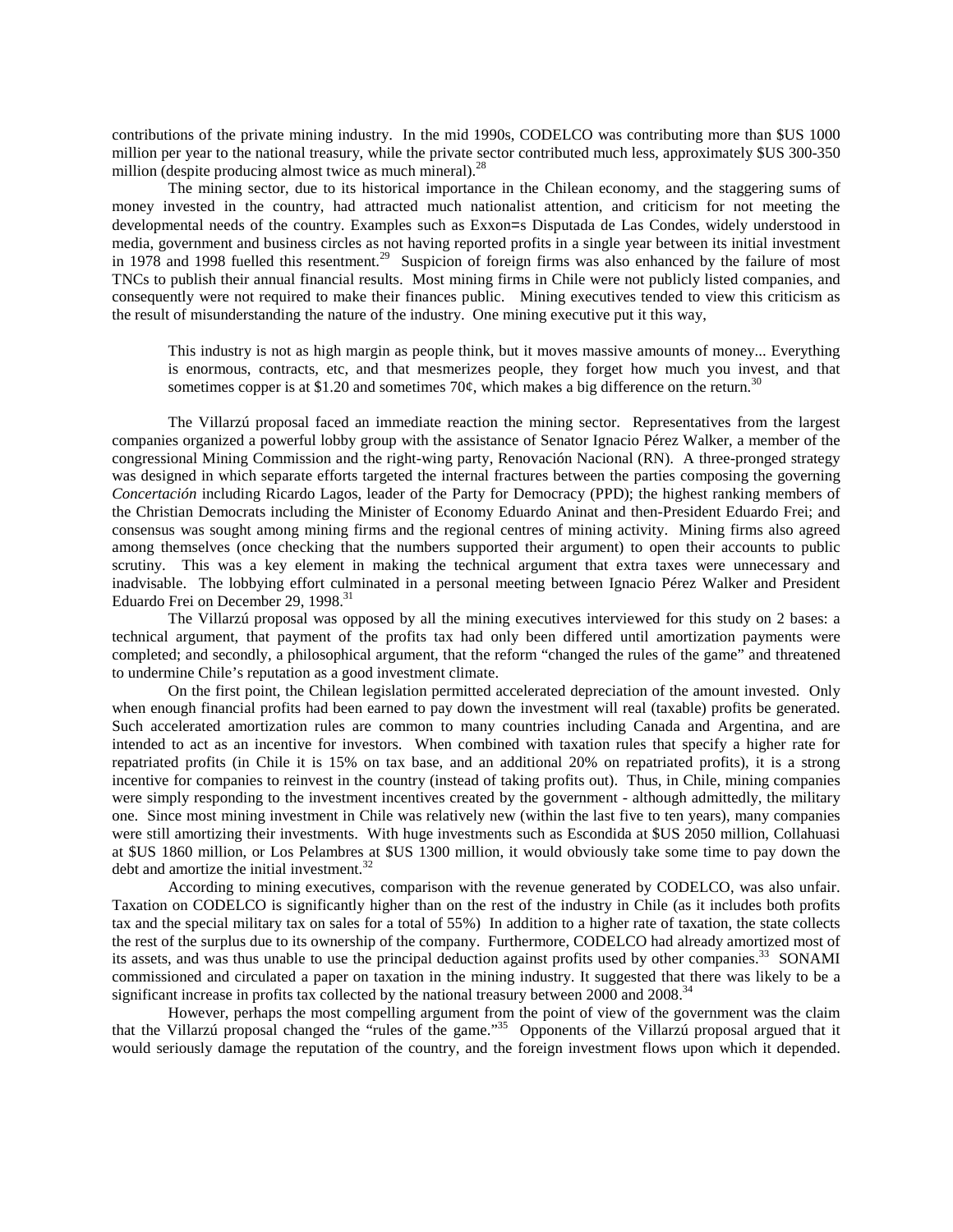Over the 1990s, Chile had developed a well-earned reputation as the most stable and professional business climate in Latin America. This reputation had been fundamental in attracting foreign investment in the mining sector, but also in other sectors of the economy. The extent to which Chilean development in the 1990s was based on huge FDI flows made changing the rules of the game a risky proposition.

 Furthermore, the international context was not propitious for following up the proposal. The Asian crisis and its effects on the price of metals, especially copper which fell below US 70 $\varphi$  a pound in 1998, threw the entire mining sector into crisis, and the country into recession. Many firms, including foreign MNEs had to close unprofitable mines (such as Barrick Gold's El Indio, and Phelps-Dodge's Ojos del Salar). In this context, Chile's bargaining strength was low, and government efforts were focussed on maintaining existing employment levels in the industry.

 The government abandoned the project due to a number of reasons: political opposition (within and outside the PDC); the lobbying efforts of the mining firms and Ignacio Pérez Walker in the Chamber of Deputies, Senate, and Congressional Mining Commission; and the low price of copper in 1998.<sup>36</sup> On February 18, 1998, President Eduardo Frei publicly reprimanded Juan Villarzú for his proposal, and stated that the government had no plans to increase the taxation rate on the private sector and was committed to stable rules of the game. $37$ 

#### **Minera Alumbrera Royalty Dispute**

 At \$US 1.2 billion, the Minera Alumbrera mining project was the largest single mining investment in Argentine history. Many considered it to be the test case for mining in Argentina. It was a test, above all, of whether the revision of Argentina's mining legislation in 1993 had really changed the investment conditions and attitudes of provincial governments in such a way as to make the country an attractive destination for foreign investors. Enrique Loncan, President of Barrick Explorations expressed it as follows,

Bajo la Alumbrera is the first megaproject established under the new mining legislation, and as a result puts to the test the consistency of the legal and fiscal framework that will determine its feasibility. As a consequence, the international community considers this investment to be a reference point.<sup>38</sup>

 However, the Bajo de la Alumbrera project became a "reference point" for the first major round of statefirm bargaining in Argentine mining. In this case, the Radical government of the province of Catamarca under Governor Arnoldo Castillo, where the mine was located, sought to increase the value of royalties paid by the foreign company. Unlike the Villarzú proposal, which never really got off the ground, the royalty dispute pitted both the federal government and Minera Alumbrera against the province of Catamarca. However, the principal argument against the changes was the same as that used in Chile - changing the rules of the game undermined the country's reputation as a good business climate.

 Shortly after Minera Alumbrera had sunk half of its \$1.2 billion dollar investment, the government of Catamarca announced that it would be charging the company a royalty of 3% on the mine-head value of its production. However, unlike the firm's definition of "mine-head value" which included a deduction of all costs incurred between the extraction of the mineral and the first stage at which it was priced, Catamarca would not allow any deductions. This added significantly to the value of the royalty. Firm executives calculated that it effectively doubled the royalty to 6%, or an extra \$US 8-9 million per year.<sup>39</sup>

 However, the government of Catamarca found itself opposed by both Minera Alumbrera and the national executive.<sup>40</sup> From the viewpoint of the Nation, Catamarca's royalty stance undermined the rule of law, and put in jeopardy the entire structure of stable rules which was to make possible the development of Argentina's mining potential. It was an attitude emphasized by the President of Minera Alumbrera,

The uncertainty that exists as a result of the current situation, presents other entry barriers to those who wish to invest, not only in Catamarca, but also in Argentina... If the consensus falls apart at the first opportunity, independent of who is correct and who is mistaken, the victim is the confidence of those who contribute the capital and financing.<sup>41</sup>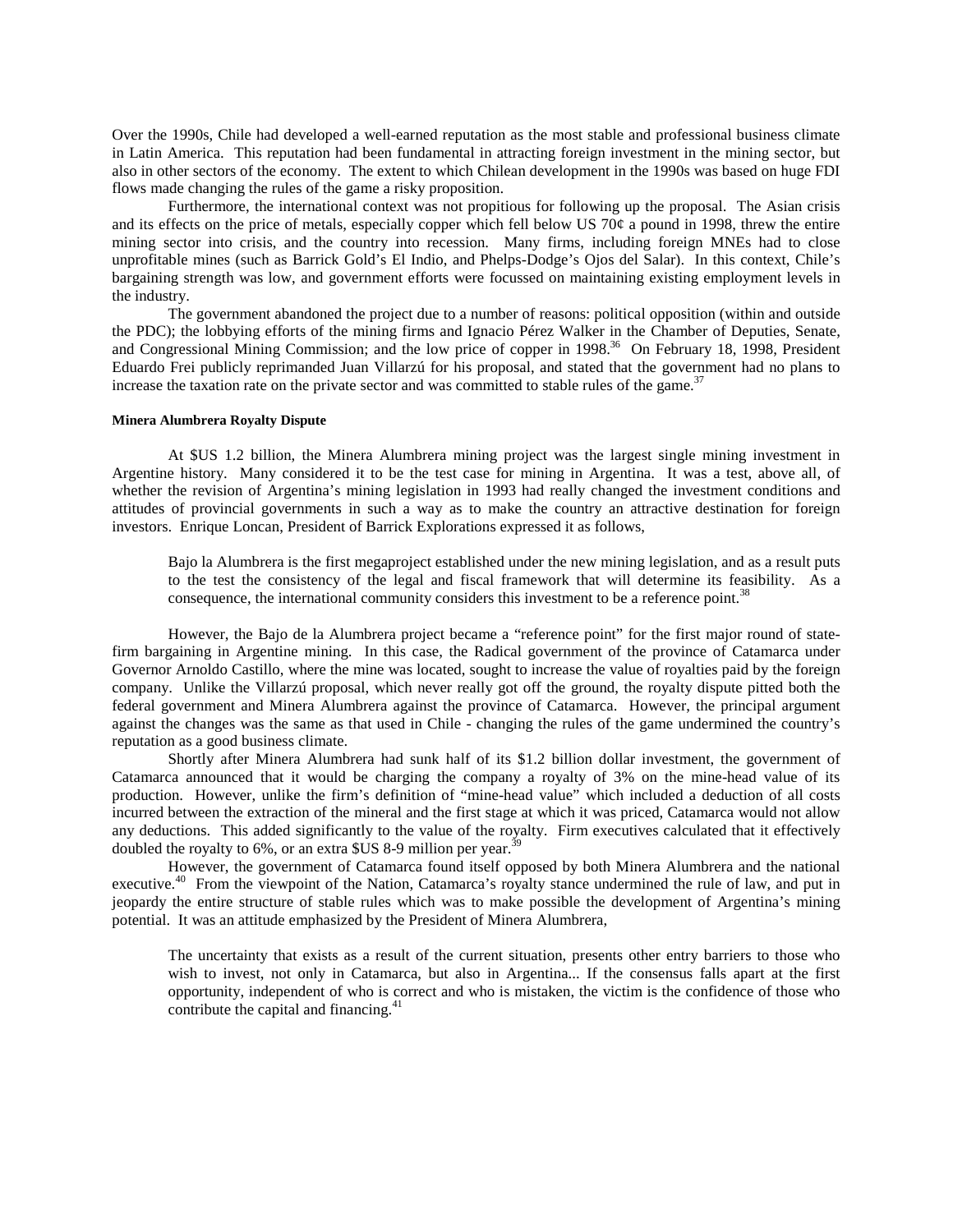The royalty issue was thus part of a larger problem faced by Argentina, the problem of the "rule of law" – and the fact that foreign investors (and local investors for that matter) perceived that they could not count on the impartial, effective rule of law.<sup>42</sup>

 The dispute had emerged out of the federal division of powers, which allowed the federal government to define national mining policy and legislation, but which gave the provinces the right to apply and enforce it. In May 1993, as part of its renovation of the national mining legislation, the federal government passed the Mining Investment Law 24,196, which limited the royalties that could be charged by the provinces to 3% of the mine-head value (*valor boca mina*). The Federal Mining Accord Law 24,228 then secured provincial agreement for these changes. Since Argentine legislation is made effective through its later regulation, it was assumed that "mine-head" value would be defined in more detail when the law was regulated. Mining executives claimed that the term was widely recognized in international mining circles, as meaning the value of the mineral at its first stage of commercialization (first stage at which a price can be attributed to it) minus the costs incurred between its extraction and that stage, including amortization.

 However, Catamarca adhered to the federal legislation regarding royalties, on 17 November 1993, but not before passing its own law on royalties in October. The Catamarcan law accepted the 3% royalty, but failed to define the calculation of mine-head value - thus leaving space for its own interpretation of the formula. On December 28, 1993, the federal government issued Decree 2686 which regulated the Mining Investment Law, and defined *valor boca mina* as the price of the mineral at the first stage of commercialization with the deduction of costs incurred between extraction and sale. However, Catamarca's regulation of its own royalty law did not accord with the federal definition, and neglected to add the deductions to the calculation of mine-head value.<sup>43</sup> According to the Catamarcan authorities, the fact that its royalty law predated its adherence to the federal law, and that it had the constitutional right to regulate its own laws, meant that its own interpretation of the *valor boca-mina* took precedence.44 Since Catamarca had previously accepted the federal definition of "mine-head value" in its 1994 contract with another foreign company operating in the province (FMC Lithium), its stance seemed particularly opportunistic.

 Catamarca was following a traditional bargaining strategy. Once the investment was sunk, it changed the rules of the game to extract more rent from the firm. From the province's point of view, the firm would have little choice but to pay the relatively paltry surcharge demanded by the province. Interviews revealed that the government of Catamarca made the move because it thought its bargaining power was strong, and it could get away with it. Catamarca was the province with the hottest prospects for new mining development, with dozens of foreign exploration companies (juniors) operating in the region, and many deposits already identified and owned by the province. The province viewed the payment of royalties as legitimate compensation for the extraction of a nonrenewable resource. In addition, it believed there was extra surplus to be gained at the Bajo de la Alumbrera site, which unlike many other sites, had a high mineral grade and relatively easy conditions of access (low altitude), and was therefore assumed to be highly profitable. At the core of the argument was the assumption that there were profitable opportunities in the province, and a little extra bargaining by the province would not change those fundamentals.<sup>45</sup>

 There were also political calculations behind the conflict. Catamarca had one of the highest unemployment rates among all the Argentine provinces, and by the start of operations in mid-1997 the development at the Alumbrera site had already frustrated high local expectations regarding its economic impact on the surrounding regions. Facing gubernatorial elections in March 1999 the governing party (a provincial variant of the Radical party, the Unión Frente Cívico) found it useful to portray Minera Alumbrera, the federal government, and the Peronist party governing at the federal level, as deliberately preventing Catamarcans from cashing-in on their birthright.

 The national executive, Minera Alumbrera, and the government of Catamarca entered into negotiations to resolve the issue. All parties rejected taking the issue to the Supreme Court, although it clearly fell within the Court's competence. The firm thought a political solution would offer more enduring stability, while the province recognized that a lengthy court battle would delay its ability to collect its royalty payments - if it could win in a court dominated by the appointees loyal to the President. The national executive on the other hand feared the damage to Argentina's reputation that the publicity surrounding a court case might cause.<sup>46</sup>

 Negotiations took place through the Federal Mining Council at which all the provinces were represented, and the Bicameral Commission on Mining (of the Argentine Congress). The Commission consulted with the private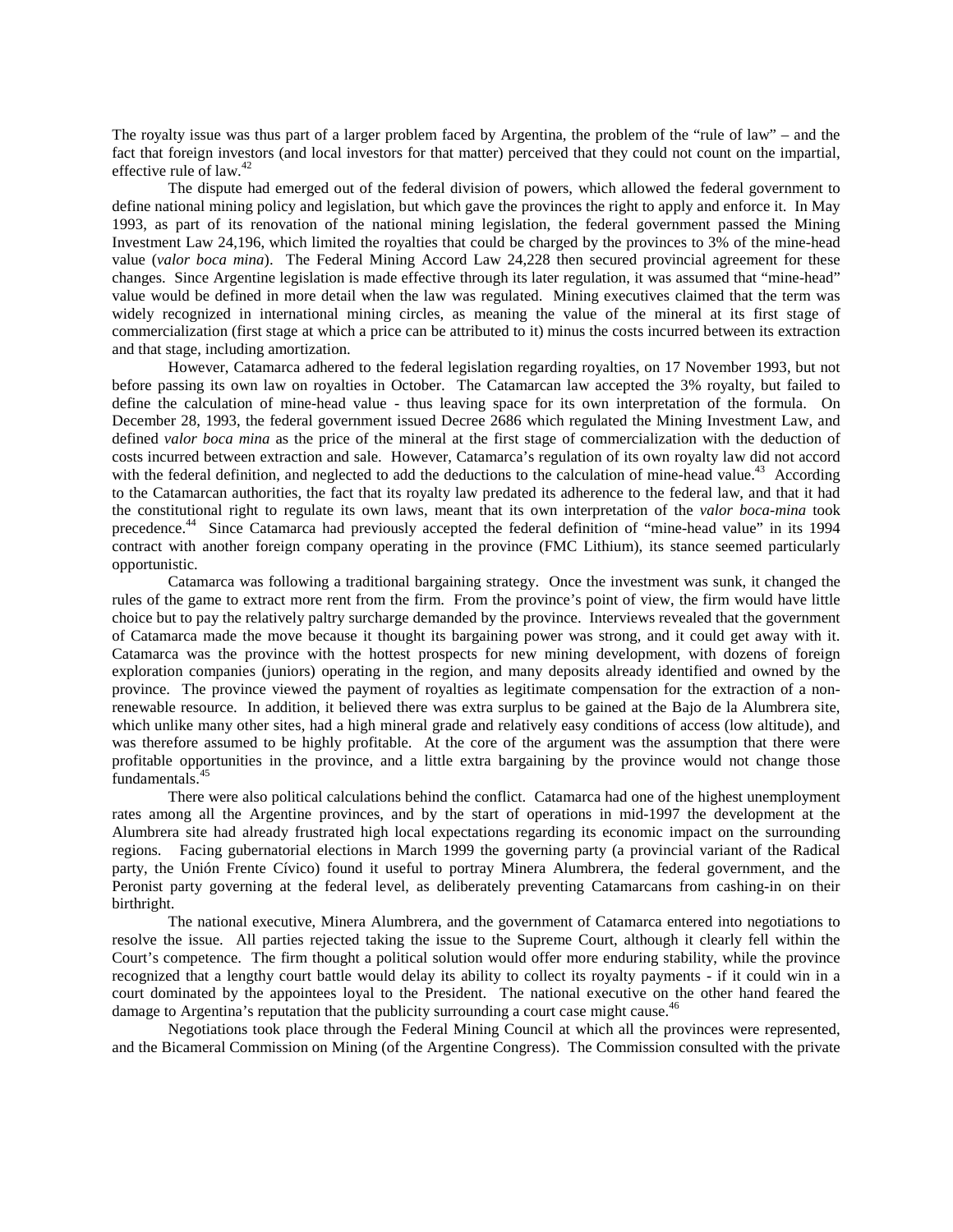sector, the Council, and the province of Catamarca. As a result of these consultations, it proposed a definition of *mine-head value* which was to allow all deductions except amortization.<sup>47</sup> The new deal was to cost Minera Alumbrera 25-30% more than the original royalty law.<sup>48</sup>

 In addition, a Compensation Fund For Development was to be established. Paid for by federal monies, the fund was intended to compensate the province for the income lost from adopting the new definition of mine head value. The changes required modifications to the original Mining Investment Law, which had to be passed by both houses of Congress, and the provincial governments. The project law was passed by the Senate in June 1998, but without the support of the Catamarcan representative.<sup>49</sup> The final version of this law, sanctioned in November 1999 also failed to get the necessary provincial approval. By mid-2000 the conflict remained unsolved.<sup>50</sup>

 Interestingly, the solution to the royalty issue was not pursued through state-firm bargaining, but rather inter-governmental bargaining, in which the federal government of Argentina took the side of a *foreign* firm against a recalcitrant provincial government. The fundamental argument which motivated the federal government to move decisively against the actions taken by the province of Catamarca, was the fear that changing the rules of the game would negatively impact foreign investment flows if investors thought that their investments were vulnerable due to political and judicial insecurity. This was confirmed by the efforts made by the political authorities (both federal and provincial – other than Catamarca) to underline their commitment to the rules of the game, and condemn Catamarca for breaking them.

### **Is There A "Bargaining Gap?"**

 The "bargaining" experiences of both the Bajo de la Alumbrera royalty dispute, and the Villarzú proposal reveal the extremely limited nature of bargaining in the epoch of neoliberalism. Not only was the bargaining in those cases limited to relatively insignificant issues, but in both cases the attempt to extract more surplus out of the foreign firms failed (in significant part) because the central government realized that the country's reputation as a good investment climate was worth more than what it would gain from the bargaining.

 Curiously, the explanations for the apparent lack of bargaining in the 1990s summarized in the literature review do not seem to explain well the outcome in Chile and Argentina. On the one hand it is clear, that the liberal bargaining model does not adequately explain these truncated bargaining experiences. The Chilean case is perhaps more striking. In 1974, the military government in Chile promulgated a new statute on foreign direct investment, Decree Law 600. At the time, DL 600 was almost unique in the developing world for its liberal and permissive approach to foreign investment. It also marked a radical shift in Chilean policy. Under democratic governments since the mid 1960s, investment policies had become increasingly restrictive towards MNEs, culminating in Chile's adherence to the Andean Pact's FDI regime (Decision 24) and nationalization of the foreign copper companies under Salvador Allende.

What is particularly interesting about DL 600, however, is that (apart from some very minor adjustments) it froze the rules and regulations regarding foreign investment in Chile for 26 years. That is to say that changes in the relative bargaining power of the state and MNEs (which must have fluctuated over the last quarter century) have apparently not been reflected in the legal norms that govern foreign investment (which have remained constant). This defies all expectations of the liberal bargaining model. When Chile promulgated DL 600 in 1974 the country was in a deep recession, the government was running a large deficit and desperately needed foreign exchange, and foreign direct investment had all but dried up following the nationalization policy pursued by the Allende government between 1970 and 1973. In this context, it was reasonable to expect that Chile's bargaining power was at an all-time low, and that the massive liberalization envisioned by DL 600 reflected these circumstances. By 2000 however, Chile had experienced fifteen years of solid growth, persistent balance of payments surpluses, and huge inflows of foreign direct investment. It would be pure nonsense to suggest that Chile in 2000 had the same or less bargaining power than Chile in 1974 - and yet DL 600 remained basically unaltered. Contracts signed in the 1970s did not obsolesce – even in the mining sector, the classic example of the obsolescing bargaining literature.

But it is not clear that the three alternative views, the irrelevance of bargaining, the displacement of bargaining, and the maximization of bargaining power offer much more compelling explanations for the stories of the Villarzú proposal and the Minera Alumbrera dispute. In terms of the irrelevance of bargaining – the strategy of host country may be more in tune with that of the firm (at least in terms of encouraging larger FDI flows) but in the natural resource sector where mines often operate as enclaves, we should not exaggerate the spillover effects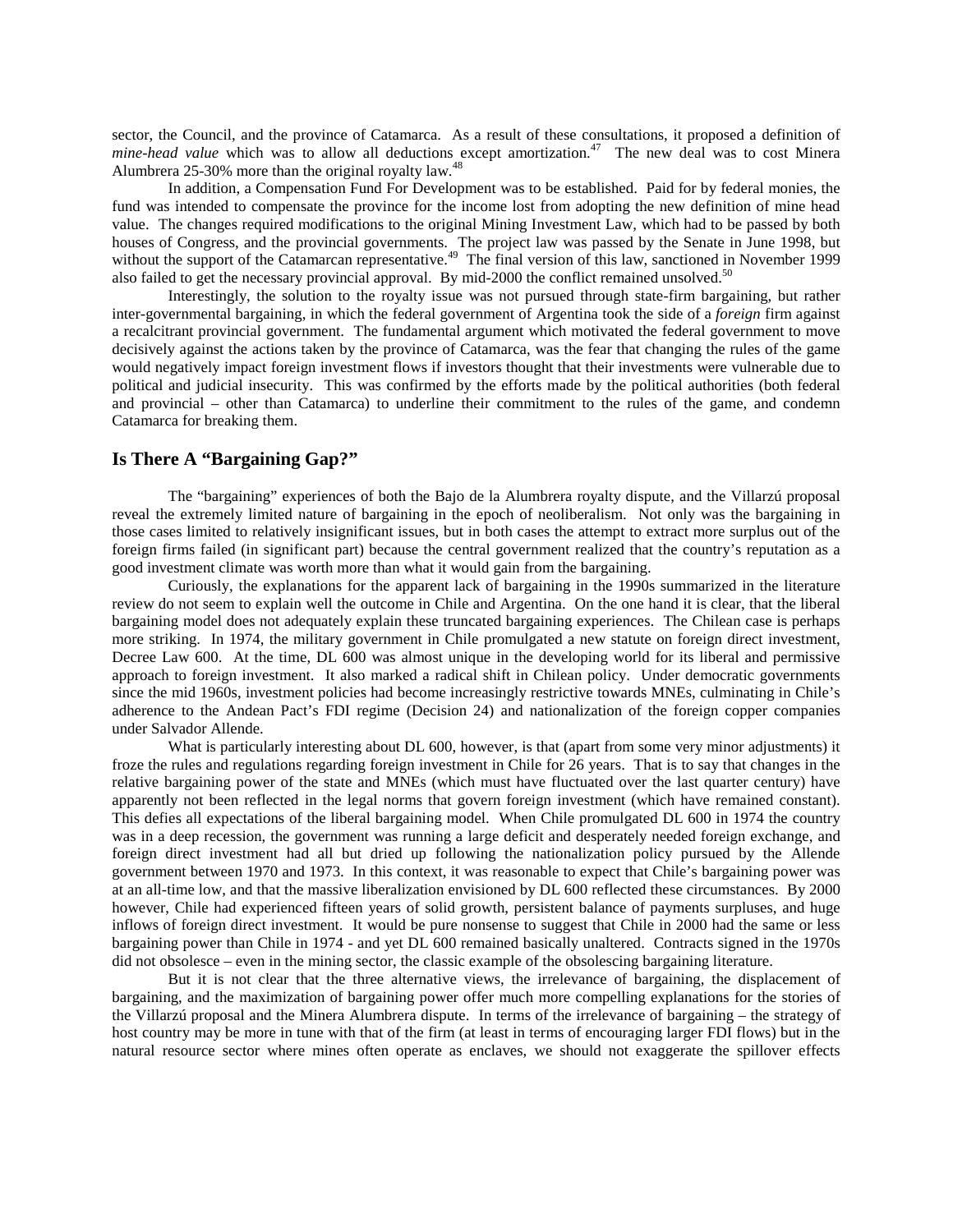(beyond employment multipliers). The host will never have the kind of strategic symbiosis in this sector than it would in high-technology manufacturing for export. Therefore we cannot explain the failure of bargaining in terms of such a synergy. While it is true that the general relationship between host country and MNE is vastly improved over the 1970s, we also see that conflict and the desire to extract a greater share of the rent from the investment persists.

In this case, we cannot say that bargaining had been displaced to the international level. Taking Ramamurti's hypothesis as an example, that weak firms with the backing of strong states will triumph over host governments (and strong firms backed by weak governments will fail) – because of the influence of these home countries at the international level – we find it is falsified. Minera Alumbrera is an example of a weak firm (because of its sectoral location) backed by relatively weak governments – at that time it was owned by Australian and Canadian companies. Minera Alumbrera should have been the paradigmatic example of a bargaining player that would lose, instead, it lost very little. Nonetheless, a curious and unexpected displacement of bargaining did occur when the government of Argentina took the side of the firm against its own provincial government. This is probably explained by the executive's concern that the Catamarca-Minera Alumbrera conflict had implications far beyond the single firm itself. It was this concern that caused the displacement of bargaining and ultimately the relatively favourable outcome for the firm, not the displacement itself that was causal – as in Ramamurti's thesis.

Nor does it appear that the mining firms in both stories triumphed because their bargaining power was maximized. With the low price of copper in 1998, and the overall dependence of the Chilean economy on mining, there is little doubt that the bargaining power of the government was not at its highest point. Nonetheless, as the history of the foreign investment statute indicates, it was much improved over the time when DL 600 was promulgated. Perhaps most importantly however, the ability to tax (the issue of the Villarzú proposal) is not usually restricted by foreign investment regimes at the international or bilateral level. In Chile's case, the Foreign Investment Committee signs contracts with foreign firms committing the government to a certain tax rate for a certain period of time. But even this was not violated by the Villarzú proposal, which envisaged a tax on future investments. In this respect, neither the maximization of firm bargaining power, nor the web of international investment treaties, which may have constrained Chile's actions, can be viewed as explanatory.

#### **Learning from the Case Studies**

The two case studies of host country – MNE bargaining discussed in this article shed some light on the reasons behind the limitations on state-firm bargaining in the 1990s. In terms of the examples often provided in the literature, they are unique for three principal reasons:

- 1) They demonstrate both bargaining attempts and the failure of those attempts in liberal economies with a history of openness towards foreign investors.
- 2) They show the importance of political factors in bargaining attempts and outcomes particularly that firm-specific advantages (such as technology, changing product mix, etc.) usually considered to be determining in bargaining outcomes due to their effect on firm bargaining power were less important than political factors ostensibly unrelated to the firm. In Chile, the political strength of the right and its determination to resist regulatory encroachment was fundamental to the outcome. In Argentina, the federal-provincial division of powers and responsibilities played an important role.
- 3) The importance of the national strategy for economic development to bargaining. In particular, the dependence of both the Chilean and Argentine economy on large FDI inflows made both governments wary of doing anything to prejudice those flows.

#### Modeling the Limits to Host Country-MNE Bargaining

This section represents the limits on bargaining graphically in Fig.1 and uses the observations above to seek a theoretical explanation – that may be used to supplement the liberal bargaining model. The core of the problem is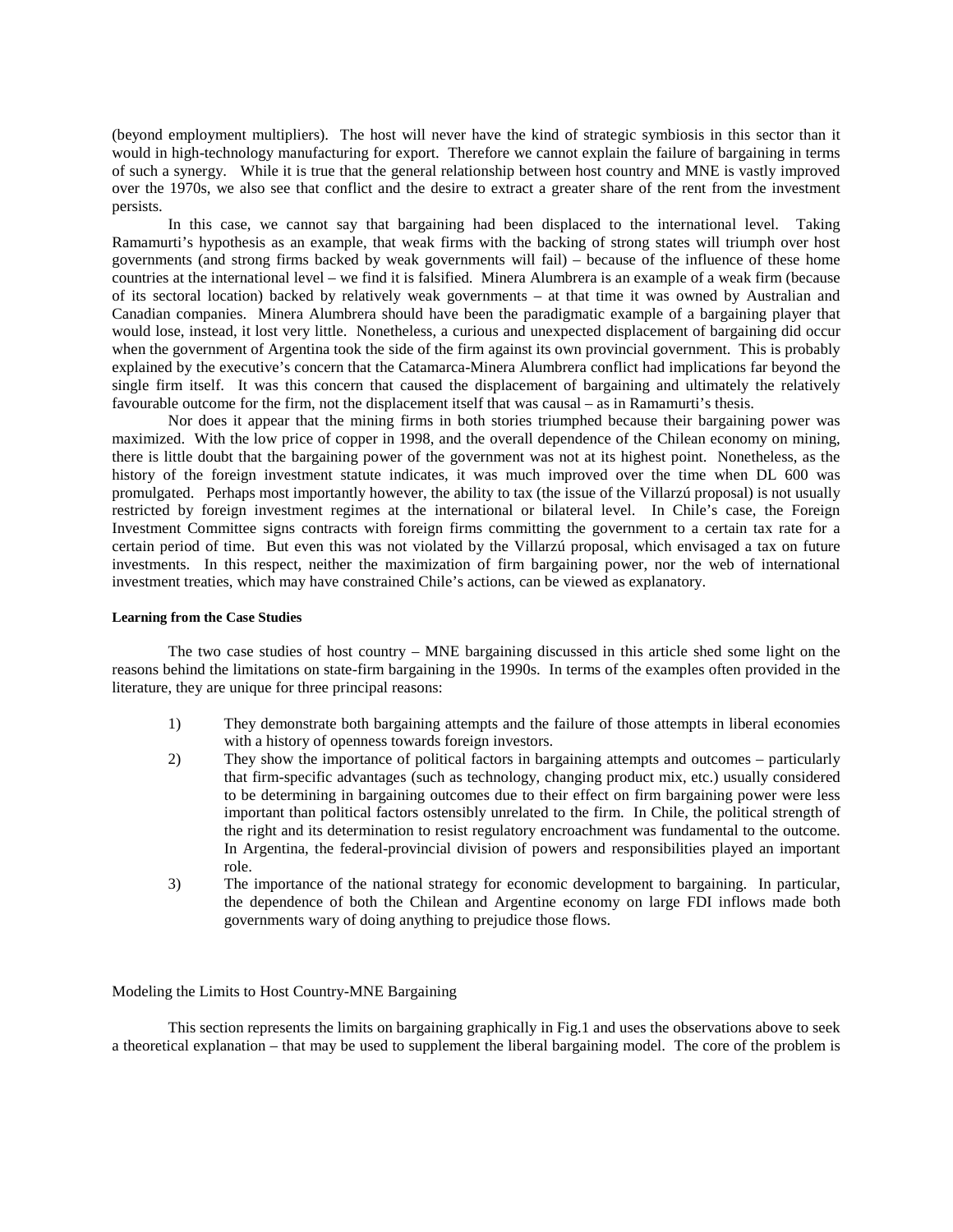viewed as the state's unwillingness to push its bargaining advantage in any one particular investment. When investment terms for a particular foreign investment are agreed upon, most bargaining theory assumes that both the state and the firm make an assessment of the advantages it wants from the other. Based on this assessment, the two parties bargain over the division of economic surplus, or rent, the parties expect will be generated by the investment. The entire theory is contradicted by the existence of fixed investment rules in countries like Chile and Argentina. This stability means that the host country does not make any assessment of the advantages brought by a single MNE or change its bargaining posture from one MNE to another.

If the host country makes no attempt to extract the maximum benefits from a foreign investment, then the its actual bargaining posture (none) falls significantly short of the maximum position it could hold before the MNE decides it is no longer profitable to invest. The difference between the potential bargaining position of the state (b1) - up to the maximum point where the MNE determines the investment is no longer profitable - and the actual posture (b2), I call the "bargaining gap." It is illustrated by Fig. 1.



## Fig. 1: The Bargaining Gap - the Potential and Actual Division of **Economic Rent between MNE and Host Country**

Proposition 1: thus we can conceptualize the absence of (or limits on) host-MNE bargaining, as the difference between the maximum and actual bargain, or the value of b1-b2.

 The two case studies also revealed the importance of political factors. This is not a new observation, for example, Moran's 1974 classic suggested that the 1954 *Nuevo Trato* in Chile (the first major liberalization of mining legislation) was part of a broader political deal to strengthen the political right. At this time the government traded lost economic rent (extra taxation on the foreign mining firms) for other political objectives. Other theorists have noted the general failure to consider political factors in bargaining models, Rhys Jenkins observed, "What is common to these [both liberal and dependency] approaches is an inadequate theorization of the state, and a tendency to view the state as unproblematic."<sup>51</sup> In contrast, we assert that the state has both political and economic interests (it is never wholly autonomous from domestic social forces).

Proposition 2: economic rent may be traded for political goals.

The case studies also identified the principal motivation behind the host county's decision to fight against the bargaining efforts of its subnational jurisdiction in Argentina, and to abandon a controversial tax proposal in Chile, as fear of changing the "rules of game" and the impact that would have on future foreign investment inflows. It seems clear then, that a host-country does not define its bargaining posture towards a particular foreign firm,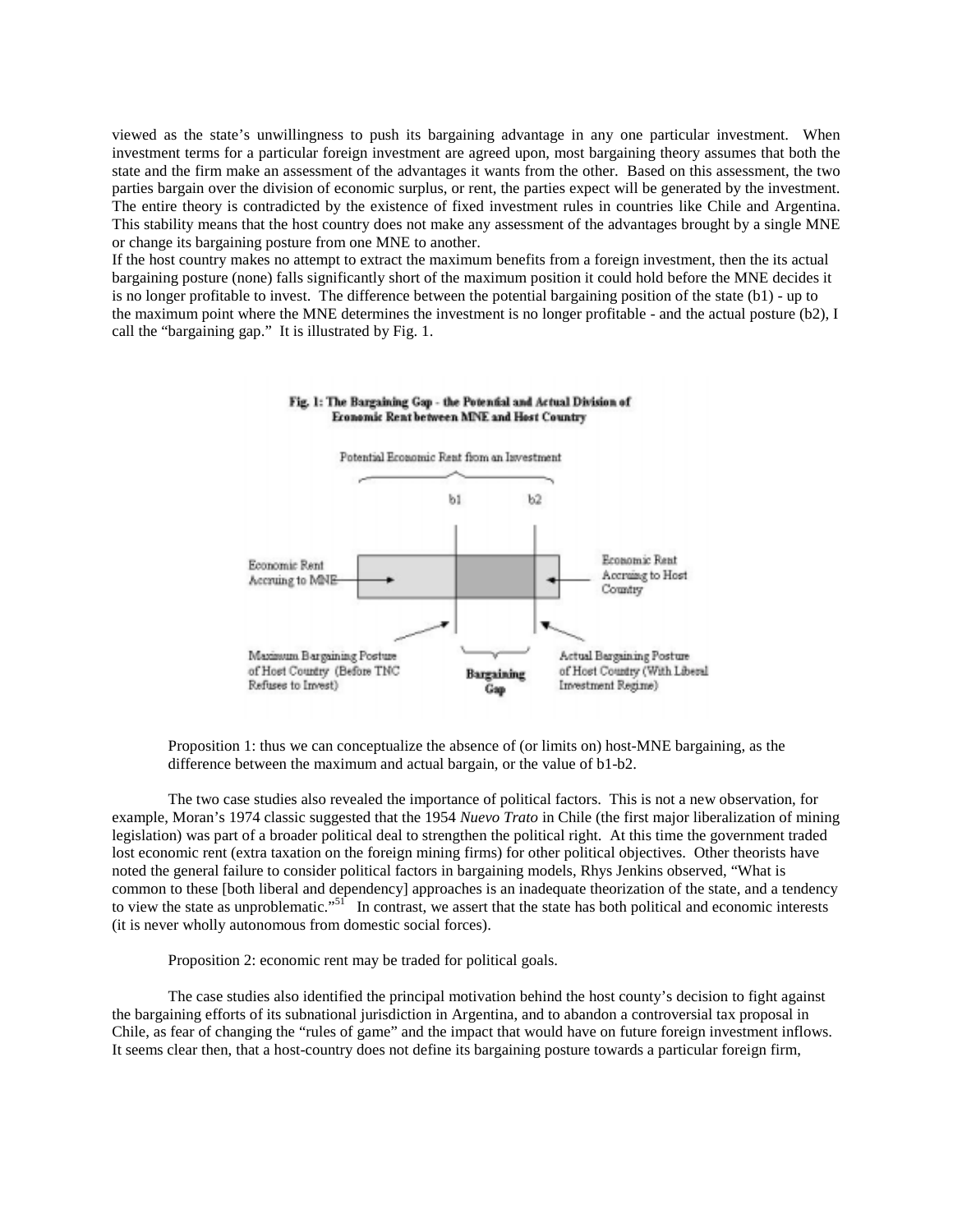without considering the effect of that posture on other (yet imaginary) foreign investors. When the development strategy of the country is dependent on FDI inflows and when there are few alternatives, it is hypothesized that the host country will give even greater consideration to its present decisions on imaginary future investors.

Proposition 3: host country bargaining posture is not only determined by reference to a particular state-firm relationship but also to the value (both economic and political) of a hypothetical future-projected series of bargains (fut-b).

Proposition 4: the host country also considers the value of a hypothetical future-projected series of secondbest alternatives (fut-alt).

Based on these propositions, we can come to some conclusions regarding what conditions increase or decrease the limits on host country –MNE bargaining. As the value of the future-projected series of second-best alternatives (fut-alt) approaches the value of the future projected series of bargains (fut-b) the host country will strike a harder bargain and its actual bargaining posture (b2) will approach its maximum bargaining posture (b1). When the value of alternatives is equal or more than the value of future bargains, the bargaining gap will be zero, and the host country will maximize its bargaining power. When the the bargaining gap equals zero, the calculation of the host country's bargaining posture will follow the normal logic of the liberal model. In contrast, the bargaining gap will approach its maximum size when there are almost no second-best alternatives (fut-alt=0).

It must be remembered that political factors are integrated into the determination of the state's bargaining posture. Political factors are therefore included in the calculation of value that can be attributed to a series of investments. Some vested economic interests with influence over the government may be willing to trade a lot of the potential economic rent from future foreign investment flows if more liberalized flows will damage their opponents politically and economically. Political factors may be more or less important depending on the context and perceptions of value associated with the hypothetical investment flows and hypothetical second-best alternatives. A neoliberal government supported by the country's largest conglomerates – as was the case in Argentina, and to a lesser extent Chile in 1998, would find the second-best alternative of increased state involvement in the economy as having very little value – thus tending to increase the size of the bargaining gap.

This means that the objective assessment of whether certain MNE or host country characteristics increase or decrease bargaining power or likelihood of regulation of a particular investment - indeed a table of such assets and powers is *de rigeur* in most books on bargaining - is influenced by other concerns: namely the calculations made by the government regarding the hypothetical future value of all FDI flows, and the alternatives which exist to those flows.

### **Conclusion**

As economic crisis and declining FDI inflows have gripped Latin America over the last two-three years, and new left-leaning governments such as Argentina's Néstor Kirchner, Brazil's Luiz Inacio "Lula" da Silva. Ecuador's Lucio Gutiérrez, and Venezuela's Hugo Chávez seem to herald a new era in state-firm confrontation, it may be asked what the implications of the "bargaining gap" model are for predicting how the pendulum of host country-MNE bargaining will swing – towards more liberalization of foreign investment rules, or towards less?

 One the one hand, declining FDI flows to the region, and the new-left ideology of many of Latin America's new leaders have undoubtedly reduced the hypothetical future value that governments attribute to these inflows. However, as a result of the crisis, the alternatives are also greatly reduced. It is unlikely that inflows of portfolio capital will reach 1998 levels for many years, and the ongoing fiscal crisis of the state, and completed privatization of many state-owned enterprises has not left governments in any position to re-start a nationalization process. As a result, the balance continues to weigh in the favour of less regulation, not more.

### **References**

[1] Beamish, Paul W. (1988). Multinational Joint Ventures in Developing Countries. London: Routledge.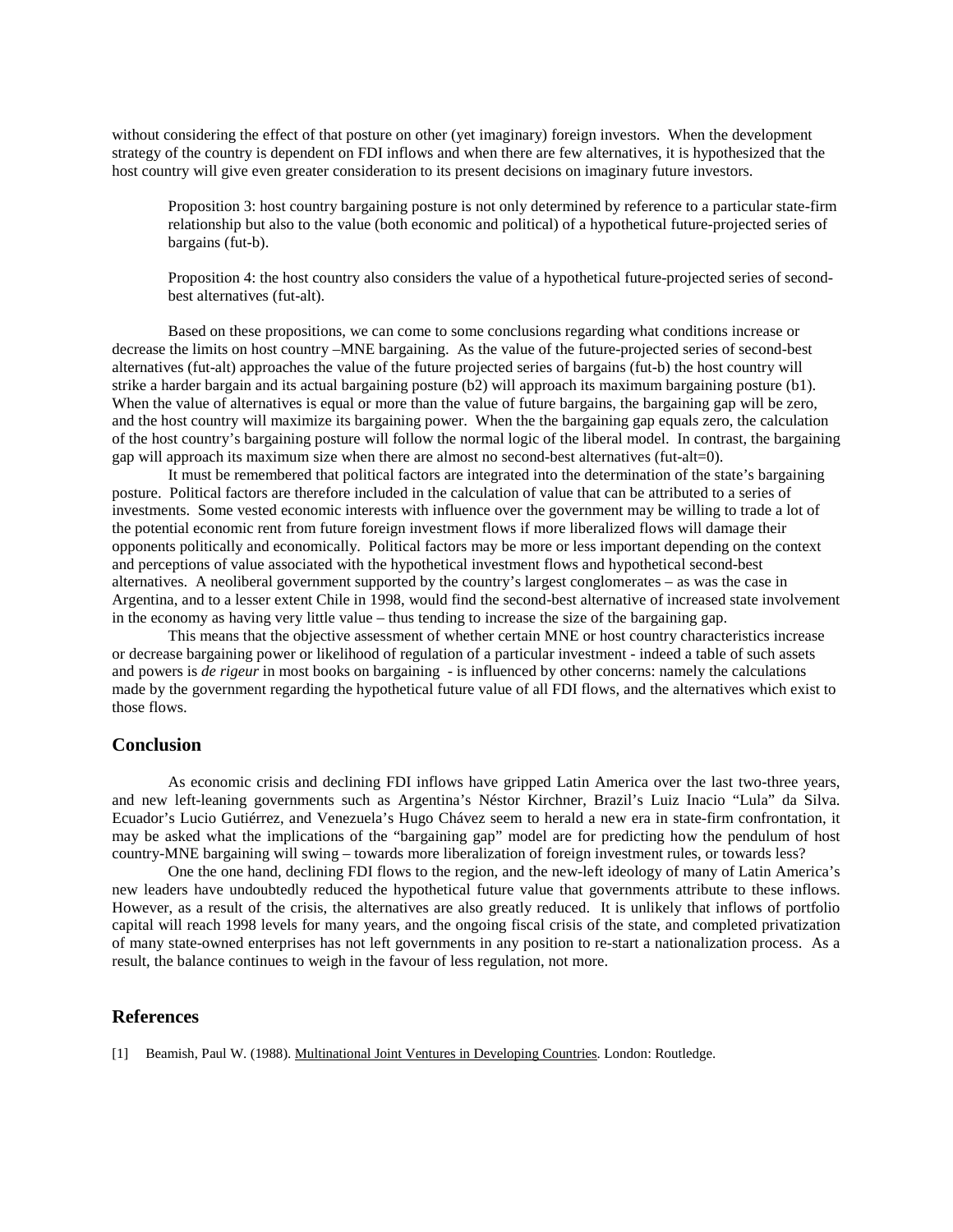- [2] Biersteker, Thomas J. (1987). Multinationals, the State, and Control of the Nigerian Economy. Princeton: Princeton University Press.
- [3] Bitran, Eduardo and Pablo Serra (1998). "Regulation of Privatized Utilities: The Chilean Experience." World Development, 26(6), 945-962.
- [4] Cámara Argentina de Empresarios Mineros (February 1998). Las regalías mineras en la provincia de Catamarca. Buenos Aires: CAEM.
- [5] Chile. Foreign Investment Committee (July 1998). Foreign Investment Statute, Decree Law 600, 4<sup>th</sup> ed.
- Santiago: Republic of Chile.
- [6] \_\_\_\_\_\_\_\_\_\_. (1995). Chile: The Place to Invest In. Santiago: Republic of Chile.
- [7] DeLuca, Dallas (Summer 1994). "Trade-Related Investment Measures: U.S. Efforts to Shape a Pro-
- Business World Legal System." Journal of International Affairs, 48(1), 257-271.
- [8] Direcmin (1998). Directorio Minero de Chile 1998, 4th ed. Santiago: PuntoDiez S.A.
- [9] Dunning, John H. (1993). Multinational Enterprise and the Global Economy. Wokingham: Addison-Wesley Publishing Company.
- [10] \_\_\_\_\_\_\_\_\_\_ (1991). "Governments and Multinational Enterprises: From Confrontation to Co-operation?" Millennium Journal of International Studies, 20(2), 225-244.
- [11] Evans, Peter B. (1979). Dependent Development: The Alliance of Multinational, State, and Local Capital in Brazil. Princeton: Princeton University Press.
- [12] Flores, Tomás, and Carlos Williamson (September 1998). "Contribución de la minería a la recaudación fiscal en el mediano plazo." Santiago: Catholic University of Chile, Economics Institute.
- [13] Gereffi, Gary (1983). The Pharmaceutical Industry and Dependency in the Third World. Princeton: Princeton University Press.
- [14] Grosse, Robert (1989). Multinationals in Latin America. London: Routledge.
- [15] Rhys Own Jenkins (1984). Transnational Corporations and Industrial Transformation in Latin America. Basingstoke: Macmillan Press.
- [16] Kennedy, Jr., Charles R (1992), "Relations between transnational corporations and Government of host countries: a look to the future," Transnational Corporations, 1(1), 67-91.
- [17] Kobrin, Stephen J. (1987). "Testing the Bargaining Hypothesis in the Manufacturing Sector in Developing Countries." International Organization, 41(4), 609-636.
- 18] Luo, Yadong (2001). "Toward a Cooperative View of MNC-Host Government Relations: Building Blocks and Performance Indicators." Journal of International Business Studies, 32 (3), 401-419.
- [19] Minería Chilena. Santiago: Chile.
- [20] Minería Chilena (1998). Chilean Mining Compendium 1998. Santiago: Editec Ltda.
- [21] Minor, Michael S. (1994). "The Demise of Expropriation as an Instrument of LDC Policy, 1980-1992." Journal of International Business Studies, 25(1), 177-188.
- [22] Moran, Theodore H. (2001). Parental Supervision: The New Paradigm for Foreign Investment and Development. Washington D.C.: Institute for International Economics.
- [23] \_\_\_\_\_\_\_\_\_\_. (1998), "The Changing Nature of Political Risk." In Managing International Political Risk. Theodore H. Moran, ed., 7-14. Cambridge: Basil Blackwell Publishers.
- [24] \_\_\_\_\_\_\_\_\_\_. (1974). Multinational Corporations and the Politics of Dependence: Copper in Chile. Princeton: Princeton University Press.
- [25] La Nación Online. [Newspaper on-line]. Buenos Aires: Argentina. Retrieved August 1, 2002, from the World Wide Web: http://www.lanacion.com.ar.
- [26] Panorama Minero. Buenos Aires: Argentina.
- [27] Qué Pasa. [Magazine on-line]. Retrieved August 1, 2002, from the World Wide Web: http://www.quepasa.cl.
- [28] Ramamurti, Ravi (2001). "The Obsolescing 'Bargaining Model'? MNC-Host Developing Country Relations Revisited," Journal of International Business Studies, 32(1), 23-39.
- [29] \_\_\_\_\_\_\_, ed. (1996). Privatizing Monopolies: Lessons from the Telecommunications and Transport Sectors in Latin America. Baltimore: Johns Hopkins University Press.
- [30] Safarian, A. Edward (August 1999). "Host country policies towards inward foreign direct investment in the 1950s and 1990s." Transnational Corporations, 8(2), 93-112.
- [31] Stopford, John M., and Susan Strange (1991). Rival States, Rival Firms: Competition for World Market
- Shares. Cambridge: Cambridge University Press.
- [32] UNCTAD (2000), World Investment Report 2000: Cross-border Mergers and Acquisitions and Development, Geneva: United Nations, 2000, 6.
- [33] \_\_\_\_\_\_\_\_\_\_. (1999), World Investment Report 1999: Foreign Direct Investment and the Challenge of Development, Geneva: United Nations, 1999, 115-143.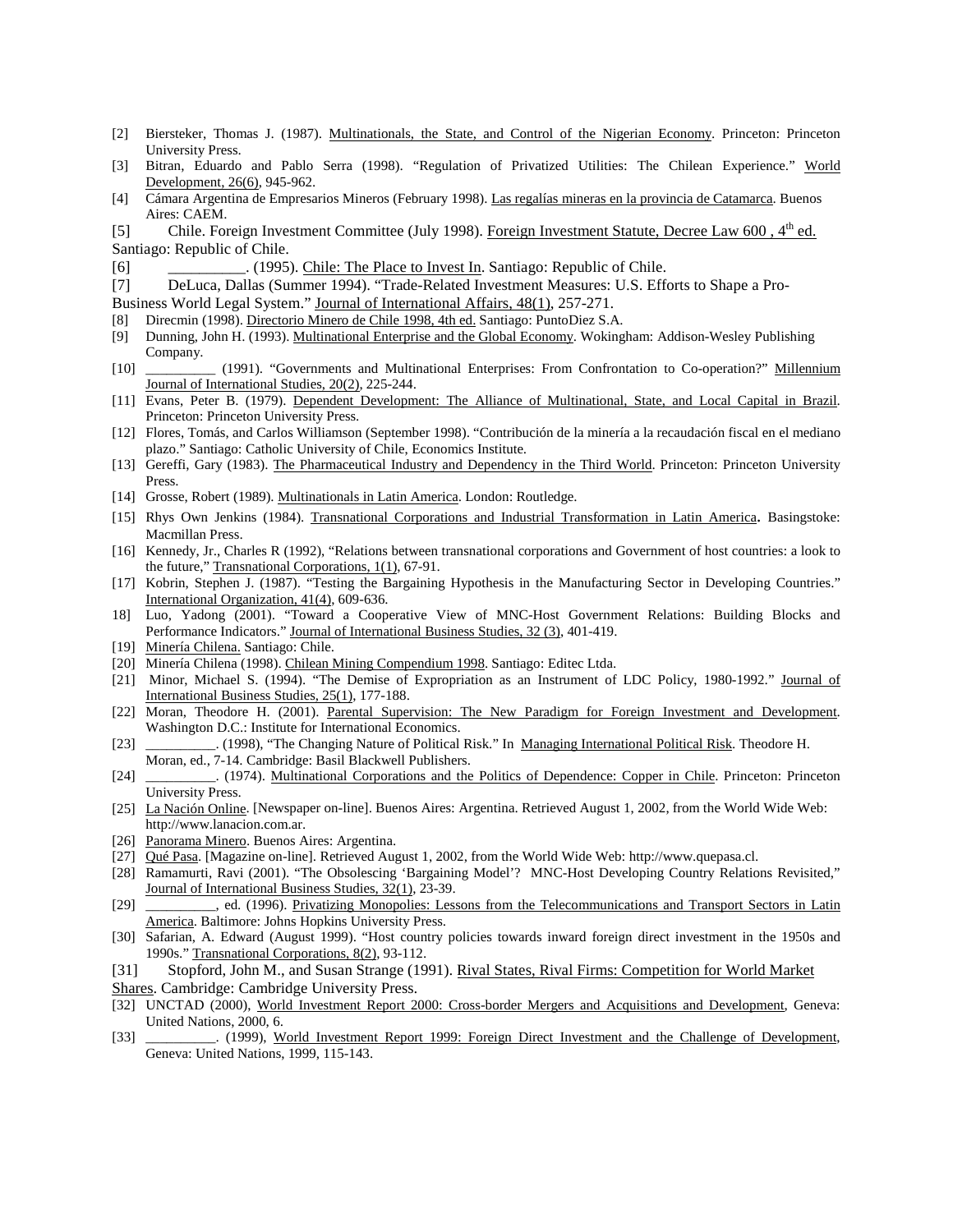- [34] Vernon, Raymond (1971). Sovereignty at Bay: The Multinational Spread of U.S. Enterprises. New York: Basic Books Inc.
- [35] Wells, Jr., Louis T. (1998). "God and Fair Competition: Does the Foreign Direct Investor Face Still Other Risks in Emerging Markets?" In Managing International Political Risk. Theodore H. Moran, ed.,15-43. Cambridge: Basil Blackwell Publishers.

# **Endnotes**

 $\overline{a}$ 

<sup>1</sup> A. Edward Safarian (August 1999), "Host country policies towards inward foreign direct investment in the 1950s and 1990s," Transnational Corporations, 8(2), 93; Louis T. Wells, Jr. (1998), "God and Fair Competition: Does the Foreign Direct Investor Face Still Other Risks in Emerging Markets?" in Managing International Political Risk, Theodore H. Moran, ed.,19-25, Cambridge: Basil Blackwell Publishers.

 $2^2$  Theodore Moran (1974), Multinational Corporations and the Politics of Dependence: Copper in Chile, Princeton: Princeton University Press; Raymond Vernon (1971) Sovereignty at Bay: The Multinational Spread of U.S. Enterprises, New York: Basic Books Inc.

<sup>3</sup> John H. Dunning (1993), Multinational Enterprise and the Global Economy, Wokingham: Addison-Wesley Publishing Company, 548-554; Stephen J. Kobrin (1987), "Testing the Bargaining Hypothesis in the Manufacturing Sector in Developing Countries." International Organization, 41(4), 617-622.

 $<sup>5</sup>$  Dunning (1993) writes that it is, "difficult to generalize on the nature and direction of the obsolescing bargain",</sup> 553.

<sup>6</sup> Thomas J. Biersteker (1987), Multinationals, the State, and Control of the Nigerian Economy, Princeton: Princeton University Press, 118-124; Gary Gereffi (1983), The Pharmaceutical Industry and Dependency in the Third World, Princeton: Princeton University Press, 151-153; Robert Grosse (1989), Multinationals in Latin America, London: Routledge, 46; Kobrin (1987), 613.

7 Kobrin (1987), 613.

<sup>8</sup> Biersteker.(1987); Paul W. Beamish (1988), Multinational Joint Ventures in Developing Countries, London: Routledge, 30-38.

<sup>9</sup> Peter B. Evans (1979), Dependent Development: The Alliance of Multinational, State, and Local Capital in Brazil, Princeton: Princeton University Press.

<sup>10</sup> Charles R. Kennedy, Jr. (1992), "Relations between transnational corporations and Government of host countries: a look to the future," Transnational Corporations, 1(1), 68-69; Michael S. Minor (1994), "The Demise of

Expropriation as an Instrument of LDC Policy, 1980-1992," Journal of International Business Studies, 25(1), 179.<br><sup>11</sup> UNCTAD (2000), World Investment Report 2000: Cross-border Mergers and Acquisitions and Development, Geneva: United Nations, 2000, 6.

<sup>12</sup> Ibid., 8. For a more detailed discussion see, UNCTAD (1999), World Investment Report 1999: Foreign Direct Investment and the Challenge of Development, Geneva: United Nations, 1999, 115-143.

 $13$  John H. Dunning (1991), "Governments and Multinational Enterprises: From Confrontation to Co-operation?" Millennium Journal of International Studies, 20(2), 225-244; Yadong Luo (2001), "Toward a Cooperative View of MNC-Host Government Relations: Building Blocks and Performance Indicators," Journal of International Business<br>Studies, 32 (3), 402-403.

<sup>14</sup>, John M Stopford, and Susan Strange (1991), Rival States, Rival Firms: Competition for World Market Shares, Cambridge: Cambridge University Press, 24-25.

<sup>15</sup> Theodore H. Moran (2001), Parental Supervision: The New Paradigm for Foreign Investment and Development, Washington D.C.: Institute for International Economics.

<sup>16</sup> A. Edward Safarian (1999), "Host country policies towards inward foreign direct investment in the 1950s and 1990s," Transnational Corporations, 8(2), 108. 17 Ibid., 106.

<sup>18</sup> Ravi Ramamurti (2001), "The Obsolescing 'Bargaining Model'? MNC-Host Developing Country Relations Revisited," <u>Journal of International Business Studies, 32(1</u>), 29-31, 34.<br><sup>19</sup> Dallas DeLuca (Summer 1994), "Trade-Related Investment Measures: U.S. Efforts to Shape a Pro-Business

World Legal System," Journal of International Affairs, 48(1), 257-271.

 $4$  Moran (1974).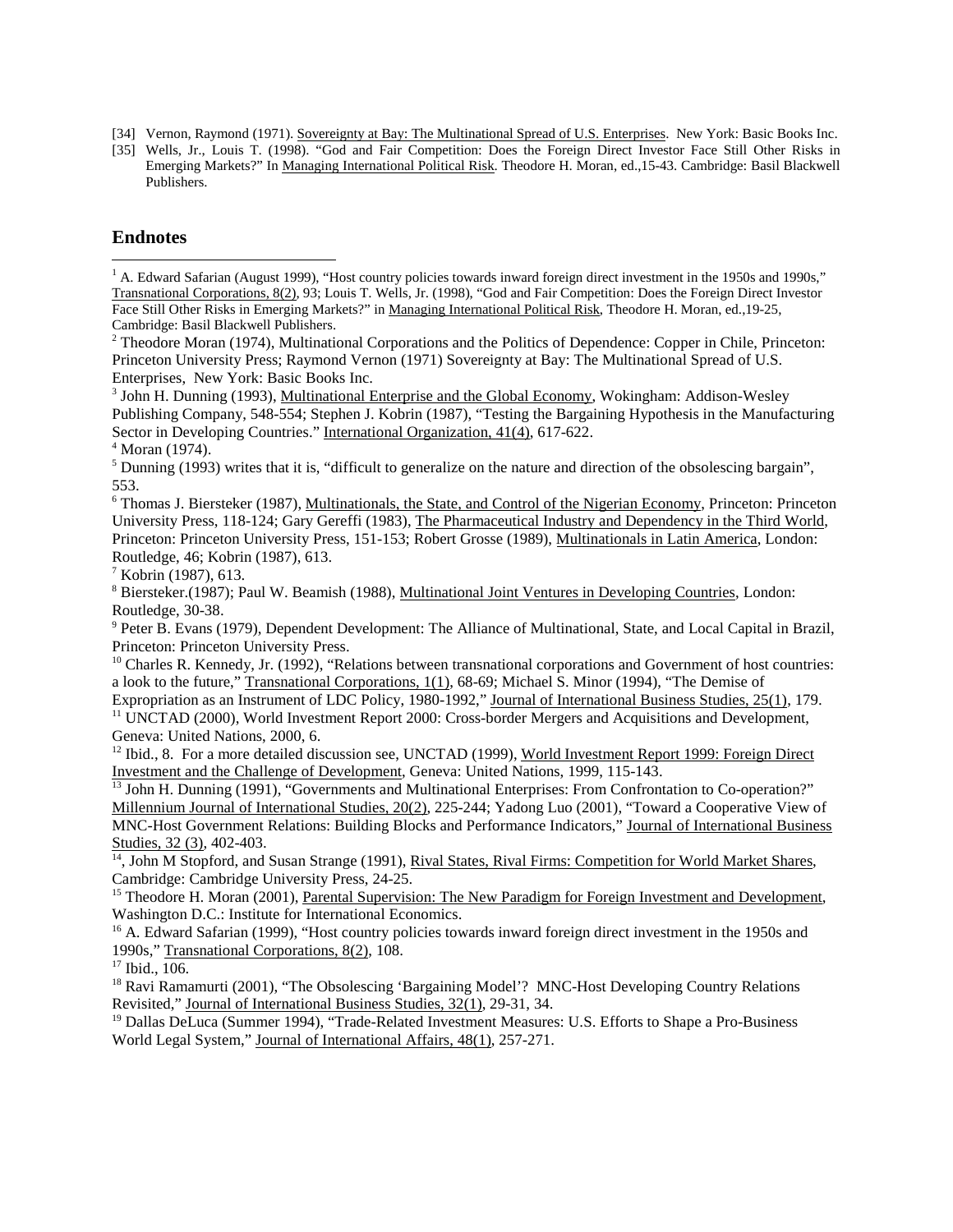$^{20}$  Ravi Ramamurti, ed. (1996), Privatizing Monopolies: Lessons from the Telecommunications and Transport Sectors in Latin America, Baltimore: Johns Hopkins University Press.

 $\frac{22}{2}$  Theodore H. Moran, "Lessons in the Management of International Political Risk from the Natural Resource and Private Infrastructure Sectors," in Managing International Political Risk, 71-73. 23 Ibid., 73.

24 Minería Chilena (1998), Chilean Mining Compendium 1998, Santiago: Editec Ltda., 47.<br>
<sup>25</sup> [not authored] (October 1997), "Editorial: El debate por los impuestos," Minería Chilena, 196, 11.<br>
<sup>26</sup> [not authored] (November 74.

<sup>27</sup> Hernán Hochschild (1998), "Sonami Forsees a Difficult Scenario for 1998," in <u>Directorio Minero de Chile 1998, 4th ed.</u>, Santiago: PuntoDiez S.A., 86.

<sup>28</sup> Interview by author, tape recording, Santiago, 12 November 1998.<br><sup>29</sup> Interviews by surplex tape recording. Sentiago, 2 November

29 Interviews by author, tape recording, Santiago, 2 November 1998; 25 November 1998; 19 January 1999.

<sup>30</sup> Interview by author, tape recording, Santiago, 24 November 1998.

 $31$  Claudio Vera (1998), "Impuesto abortado," Qué Pasa, 10-16 February 1998, [magazine on-line], retrieved August 1, 2002, from the World Wide Web: http://www.quepasa.cl; [Claudio Vera] (1998), "Caida libre," Qué Pasa, 17-23 February 1998, [magazine on-line], retrieved August 1, 2002, from the World Wide Web: http://www.quepasa.cl; [Claudio Vera] (1998), "Rechazo a propuesta Villarzú sobre impuestos," Qué Pasa, 4 February 1998, [magazine on-line], retrieved August 1, 2002, from the World Wide Web: http://www.quepasa.cl; [magazine on-line] available from http://www.quepasa.cl; Internet.

 $32$ Interviews by author, tape recording, Santiago, 18 November 1998 [number 1]; 18 November 1998 [number 2]; 24 November 1998; 25 November 1998; 26 November 1998.<br><sup>33</sup> Krugger Montalbán (1997), "Sigue el debate: "¿Nuevos impuestos a la minería?" <u>Minería Chilena, 198</u>, 105.

<sup>34</sup> Tomás Flores and Carlos Williamson (September 1998), "Contribución de la minería a la recaudación fiscal en el mediano plazo," Santiago: Catholic University of Chile, Economics Institute, 15, 17-18. The study identified two possible scenarios for 2008-2020 depending on the price of copper. It suggested that the state should expect to collect \$US 1000 million per year based on a price of \$US 1 per metric tonne of copper. Under current taxation laws (and a \$US 1 price), it claimed that the state would collect 41% of the net value of the investment, amounting to some \$US 5.8 billion. Modification of the tax law to allow a 5% tax on sales, would allow the state to capture 56% of the net value. Nonetheless, the study warned against such changes which would put some marginal mines out of business, and possibly affect future capital inflows, thus undermining tax collection in the long run.

35 Interview by author, tape recording, Santiago, 18 January 1999.

<sup>36</sup> Interview by author, tape recording, Santiago, 10 November 1998; 12 November 1998.

<sup>37</sup> [Vera] (1998), "Caida libre."<br><sup>38</sup> [not authored] (February 1998), "Los Puntos de Vista de la Minería Argentina," <u>Panorama Minero, 221</u>, 13-72.

<sup>39</sup> Interviews by author, tape recording, Buenos Aires, 10 August 1998 [number 1]; and 19 August 1998.

40 Interview by author, tape recording, Buenos Aires, 20 August 1998.

<sup>41</sup> Senator José Luis Gioja, representing the province of San Juan, and President of the Bicameral Commission on Mining stated, "I believe that the Catamarca situation will affect us harshly. We the legislators, since we made the legislation, have attempted to publicize it, and have underlined the importance of not changing the rules of the game for the investor, and I believe that is

precisely what they are doing in Catamarca..."; "Los Puntos de Vista," 23-24.

 $^{42}$  Javier Blanco (1997), "El costo de la inseguridad jurídica," La Nación Online, 6 August 1997, [newspaper on-line], retrieved August 1, 2002, from the World Wide Web: http://www.lanacion.com.ar.

 $43$  Catamarca Decree 015, which regulated Royalty Law 4,757 was quite vague. It did not define the calculation of mine-head value, but implied that the definition of the Royalty Law (which did not specify deductions) would stand.

<sup>44</sup> Interview by author, tape recording, Buenos Aires, 19 August 1998.

<sup>45</sup> Interviews by author, tape recording, San Fernando de Catamarca, 12 February 1999 [number 1]; and handwritten notes, San Fernando de Catamarca, 12 February 1999 [number 2].

46 Interviews by author, tape recording, Buenos Aires, 10 August 1998 [number 1]; and 19 August 1998.

<sup>47</sup> Interviews by author, tape recording, Buenos Aires, 10 August 1998 [number 1]; 14 August 1998; 19 August 1998; 9 September 1998.

Interview by author, tape recording, Buenos Aires, 9 September 1998.

<sup>49</sup> Laura Suárez Samper (1998), "Una nueva ley para las regalías mineras," La Nación Online, 8 April 1998, [newspaper online], retrieved August 1, 2002, from the World Wide Web: http://www.lanacion.com.ar.

<sup>&</sup>lt;sup>21</sup> Eduardo Bitran and Pablo Serra (1998), "Regulation of Privatized Utilities: The Chilean Experience," World Development,  $26(6)$ , 959.